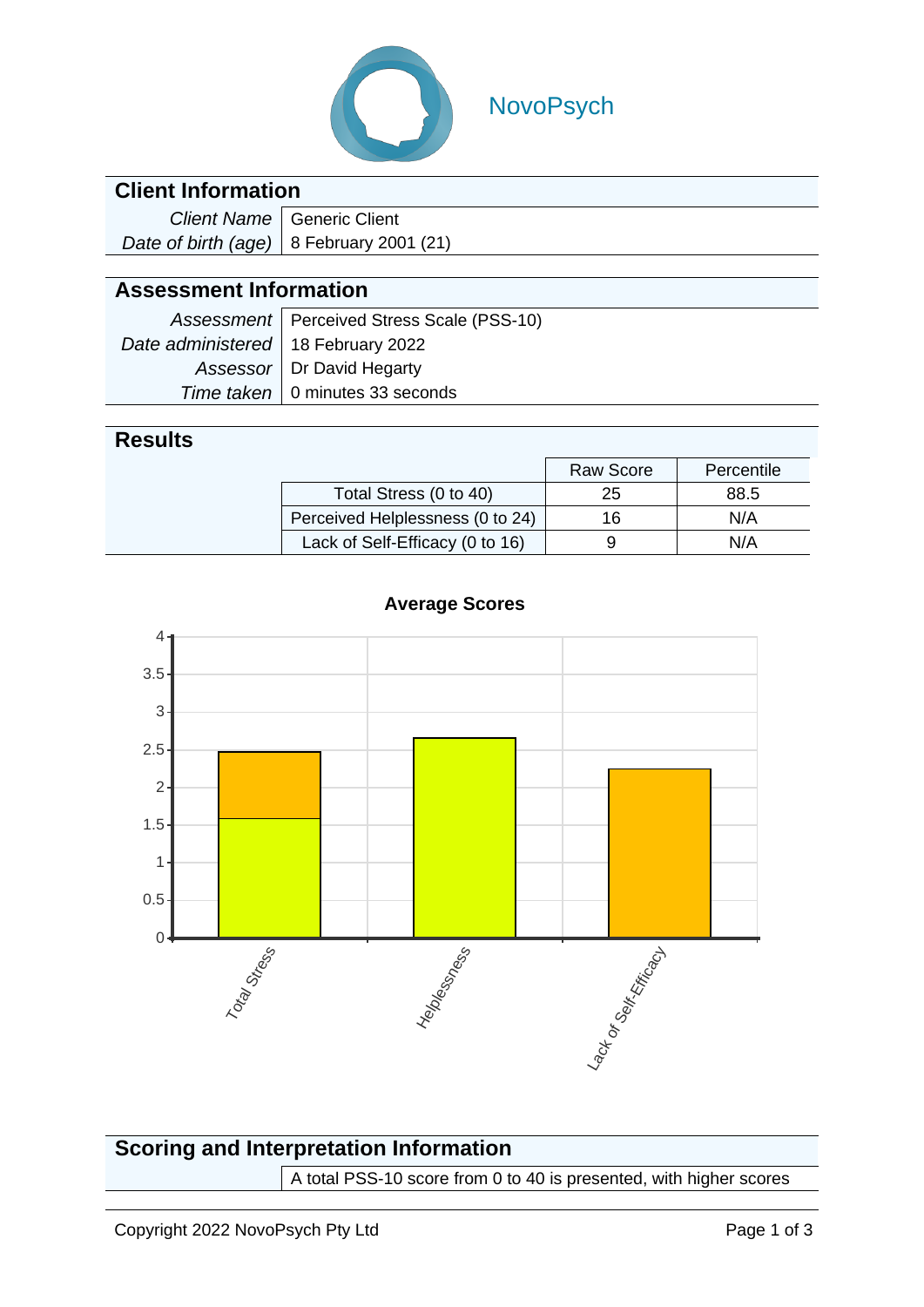

**Client Name** Generic Client

# **Scoring and Interpretation Information (cont.)**

| representing higher levels of stress. Percentiles are also presented,<br>comparing the results to a community sample (Cohen & Janicki-<br>Deverts, 2012). A percentile of 50 indicates that an individual is<br>experiencing an average level of stress when compared to other<br>members of society. Average scores are also calculated by<br>summing the scores divided by the number of items, and is a useful<br>metric for ascertaining the general level of agreement on the likert<br>scale (where $0 =$ Never and $4 =$ Very Often), as well as comparing<br>sub-scale scores using a consistent metric.                               |
|------------------------------------------------------------------------------------------------------------------------------------------------------------------------------------------------------------------------------------------------------------------------------------------------------------------------------------------------------------------------------------------------------------------------------------------------------------------------------------------------------------------------------------------------------------------------------------------------------------------------------------------------|
| There are two subscales in the PSS-10:<br>1. Perceived helplessness (items 1, 2, 3, 6, 9, 10) - measuring an<br>individual's feelings of a lack of control over their circumstances or<br>their own emotions or reactions.<br>2. Lack of self-efficacy (items 4, 5, 7, 8) - measuring an individual's<br>perceived inability to handle problems.                                                                                                                                                                                                                                                                                               |
| Higher levels of psychological stress as measured by the PSS-10<br>have been associated with elevated markers of biological aging,<br>higher cortisol levels, as well as suppressed immune function,<br>greater infection-induced release of pro-inflammatory cytokines,<br>greater susceptibility to infectious disease, slower wound healing,<br>and higher prostate-specific antigen levels (Cohen & Janicki-<br>Deverts, 2012). Persons who score higher on the PSS also report<br>poorer health practices, such as sleeping fewer hours, skipping<br>breakfast, and consuming greater quantities of alcohol (Cohen<br>&Williamson, 1988). |

# **Client Responses**

|                |                                                                            | Never | Almost Never | Sometimes | <b>Fairly Often</b> | Very Often |
|----------------|----------------------------------------------------------------------------|-------|--------------|-----------|---------------------|------------|
|                | been upset because of something<br>that happened unexpectedly?             |       |              |           |                     |            |
| $\mathfrak{p}$ | felt that you were unable to control<br>the important things in your life? |       |              |           |                     |            |
| 3              | felt nervous and "stressed"?                                               | 0     |              |           |                     |            |
| $\overline{4}$ | felt confident about your ability to<br>handle your personal problems?     |       |              | 2         |                     |            |
| 5              | felt that things were going your<br>way?                                   |       |              |           |                     |            |
| 6              | found that you could not cope with<br>all the things that you had to do?   |       |              |           |                     |            |